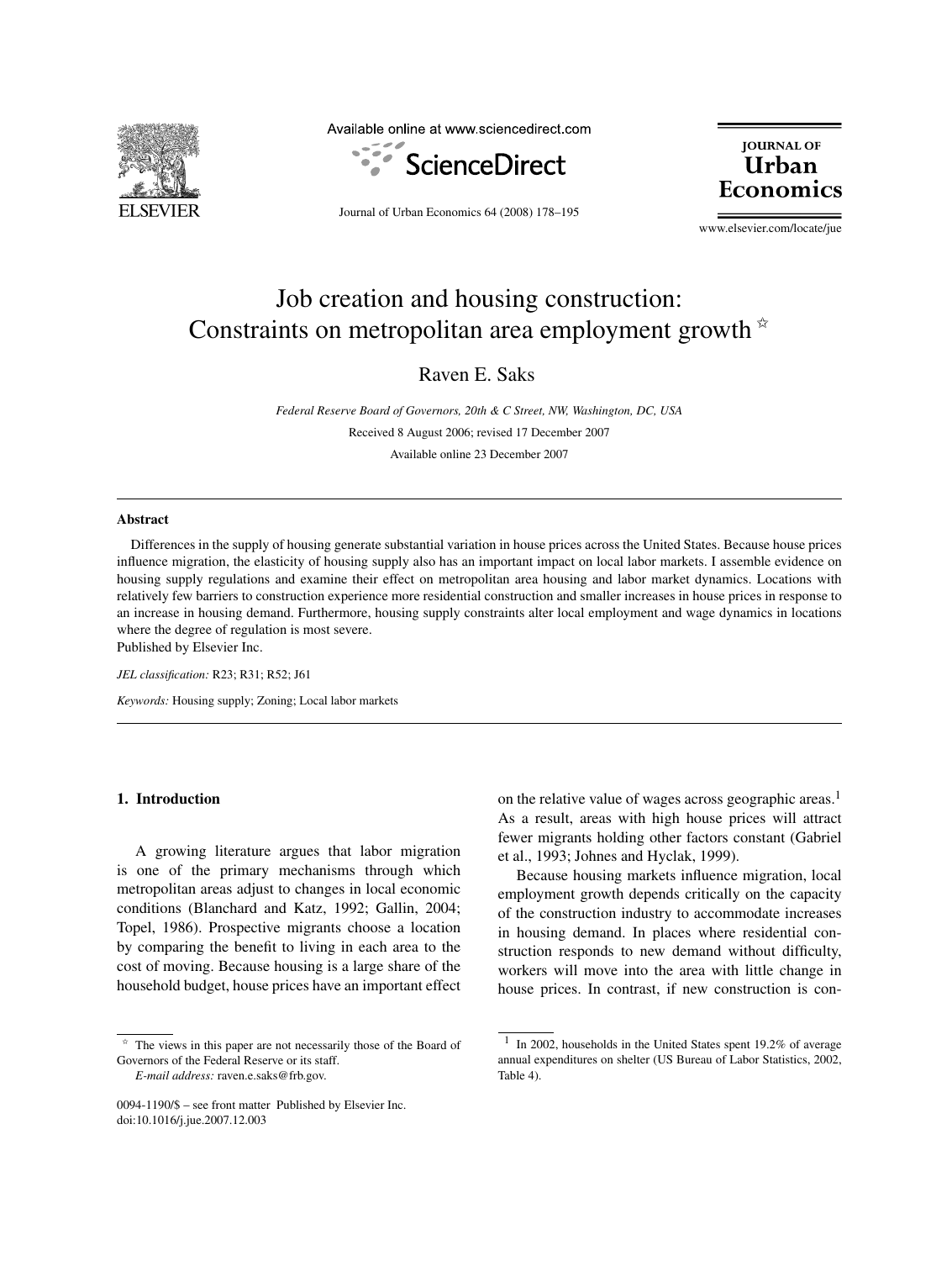strained, an increase in demand will lead mostly to higher house prices, with little change in employment. Thus, the elasticity of housing supply is a key factor in determining how labor markets adjust to changes in local economic conditions.<sup>2</sup>

Although changes in the housing supply are not the only way in which an area can adjust to a change in local labor demand, the correlation between changes in employment and new construction is strong. Controlling for year and metropolitan area fixed effects, a simple OLS regression of annual log changes in employment on annual log changes in the housing stock yields a coefficient of 0.57 (with a standard error of  $(0.03)$ <sup>3,4</sup> Therefore, growing cities must confront the issue of where new workers will live.

In this paper, I explore the effect of the housing supply on metropolitan area labor markets. To determine the elasticity of housing supply in individual metropolitan areas, I assemble evidence from six different sources of information on local land use policy. This new index reveals considerable heterogeneity in the extent of regulation across locations, and I find that areas with a larger degree of regulation experienced less residential construction and larger house price increases than less regulated locations from 1980 to 2000. In addition to these effects on local housing markets, I develop a simple model to show how the elasticity of housing supply (and consequently the degree of housing supply regulation) should also impact local labor markets. Specifically, a labor demand shock should result in lower employment growth, higher wages and higher house prices in places with an inelastic housing supply. Consistent with this theory, the long-run response of employment to an increase in labor demand is about 20 percent lower in metropolitan areas with a high degree of housing supply regulation.

#### **2. Housing supply regulations across metropolitan areas**

In order to explore the effect of the housing supply on labor markets, first it is necessary to identify credible variation in the elasticity of housing supply across locations. Using this variation, I will then show how the dynamics of metropolitan housing and labor markets depend on the responsiveness of the housing supply to shocks to labor demand. Empirical evidence on differences in the elasticity of housing supply across metropolitan areas is scarce because this parameter is not easy to observe.<sup>5</sup> Rather than estimating this elasticity from fluctuations in house prices and quantities, I use information on the restrictiveness of land use regulation in each location to evaluate the responsiveness of the housing supply in individual metropolitan areas. In this section, I describe how I construct this index and show that locations with more regulation have higher house prices and less new construction in response to a demand shock, suggesting that this index reflects meaningful variation in elasticity of housing supply across locations.

### *2.1. Measuring housing supply regulations across metropolitan areas*

Government regulations can influence residential construction in numerous ways. Land use policy is generally controlled by local governments, and the political

<sup>2</sup> Although a number of studies have examined the correlation between house prices and migration, only a few specifically address the effect of the housing supply on local labor markets. One example is Case (1991), who discusses this issue in the context of rising labor demand in Boston in the 1980s. Also, Bover et al. (1989) analyze the effect of regional housing market constraints on migration flows in the UK. Neither of these papers attempts to identify the effect of housing supply constraints separately from housing demand, as I will do in this paper.

<sup>&</sup>lt;sup>3</sup> In this regression and in all of the analysis that follows, metropolitan areas are defined using the 1999 Census definitions of PMSAs and NECMAs. County-level data are aggregated to the metropolitan level so that metropolitan area boundaries can be kept fixed over time. See Appendix A for details.

Some mechanisms that allow labor markets to adjust when the housing supply remains fixed include changes in the unemployment rate, labor force participation and the housing vacancy rate. However, prior studies show that these margins of adjustment appear to be small. Blanchard and Katz (1992) find that labor force participation and unemployment account for about 50 percent of the impact of a labor demand shock in the first year, and that these factors become less important over longer time horizons. Hwang and Quigley (2006) find that vacancy rates are only weakly related to labor market conditions in metropolitan areas. Glaeser et al. (2006) also show that changes in vacancy rates and household size only explain a small fraction of the variance of changes in population across cities.

<sup>5</sup> Although one could theoretically identify this elasticity from a regression of house prices on quantity and instrumenting with shocks to housing demand, in practice it is difficult to find exogenous instruments that are strong enough to yield precise estimates. Along these lines, in Saks (2004) I use an instrumental variable strategy to estimate the responses of construction and house prices to a labor demand shock in 131 individual metropolitan areas. I find substantial variation in the elasticity of housing supply across locations. Other related research includes Green et al. (1999), who estimate MSA-specific elasticities from a reduced form regression of prices on quantities, and Evenson (2002), who estimates local elasticities from changes in employment. However, neither of these studies identifies the slope of the supply curve from exogenous changes in housing demand.